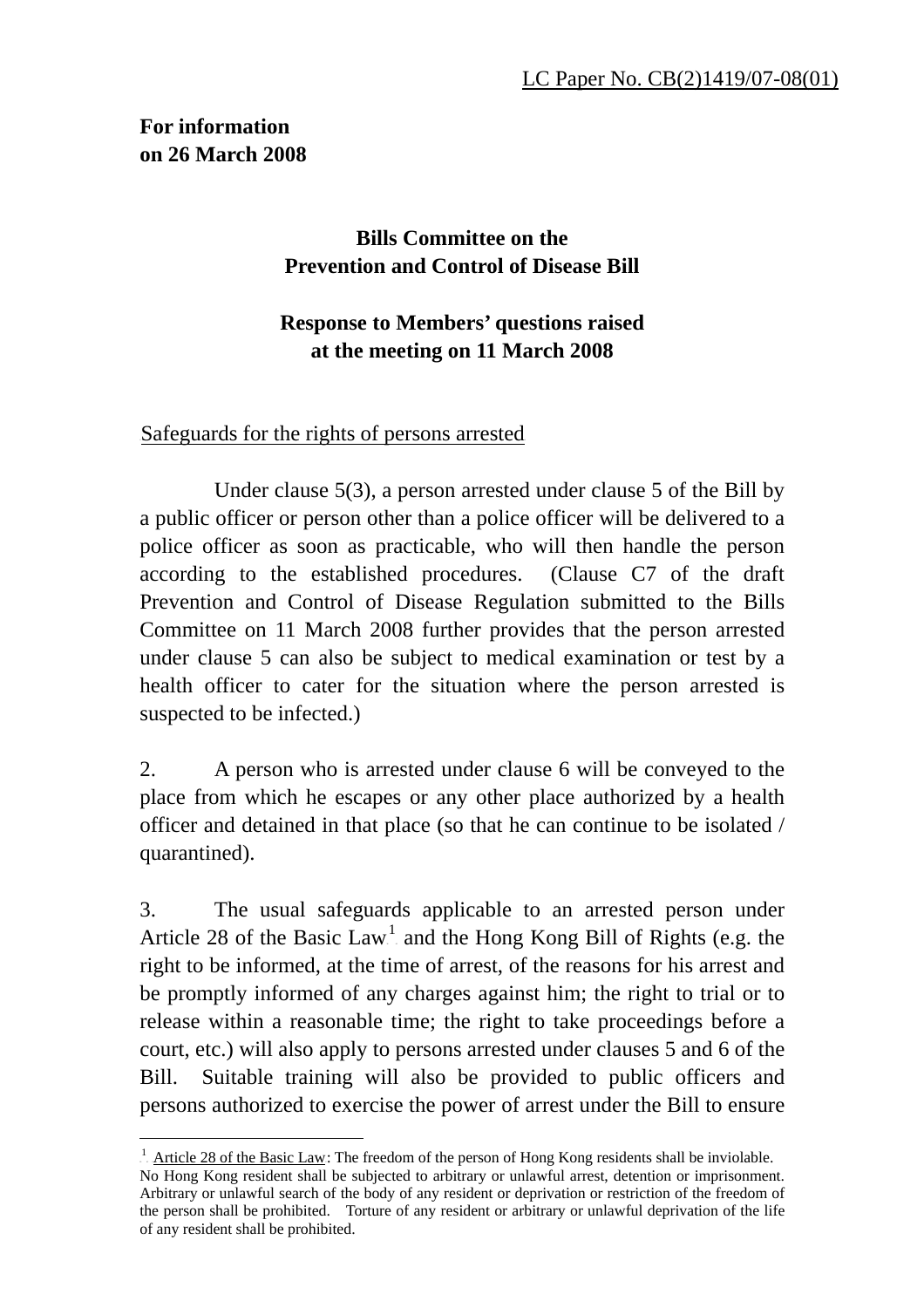that they understand the proper arrest procedures and the rights of the arrested persons.

#### Safeguards for the rights of persons put under isolation / quarantine

4. Under clauses E1 and E4 of the draft Prevention and Control of Disease Regulation, a person may be put under isolation / quarantine only if a health officer has reason to believe that he is a contact of or is infected with a specified infectious disease (i.e. an infectious disease specified in Schedule 1 to the Bill or a disease caused by an infectious agent specified in Schedule 2 to the Bill). The order made by a health officer to place the person under isolation / quarantine must be in writing and will specify both the reason for isolation / quarantine and the terms of isolation / quarantine. The person will be released from isolation / quarantine as soon as a health officer considers that he is not infectious (e.g. when he is effectively treated as indicated by medical test results, or on the lapse of the incubation period for the disease concerned) or the isolation / quarantine can be replaced by medical surveillance, which is less restrictive than isolation / quarantine.

5. Whether a person is a contact of or is infected with a specified infectious disease is a matter of professional judgment of a health officer based on medical and epidemiological information, including medical or contact history, clinical symptoms or signs, laboratory test results, etc. The health conditions of a person under isolation / quarantine will also be continuously monitored and he will be released from isolation / quarantine as soon as a health officer considers that he is not infectious or the isolation / quarantine can be replaced by medical surveillance. Any person who is aggrieved by the decision of a health officer to isolate / quarantine him may apply for judicial review, or a writ of *habeas corpus*. He may also bring proceedings for a violation of his right to liberty and security of person pursuant to section 6 of the Hong Kong Bill of Rights Ordinance (Cap. 383), which enables a court to grant such remedy or relief in respect of a violation of the Bill of Rights as it considers appropriate and just in the circumstances.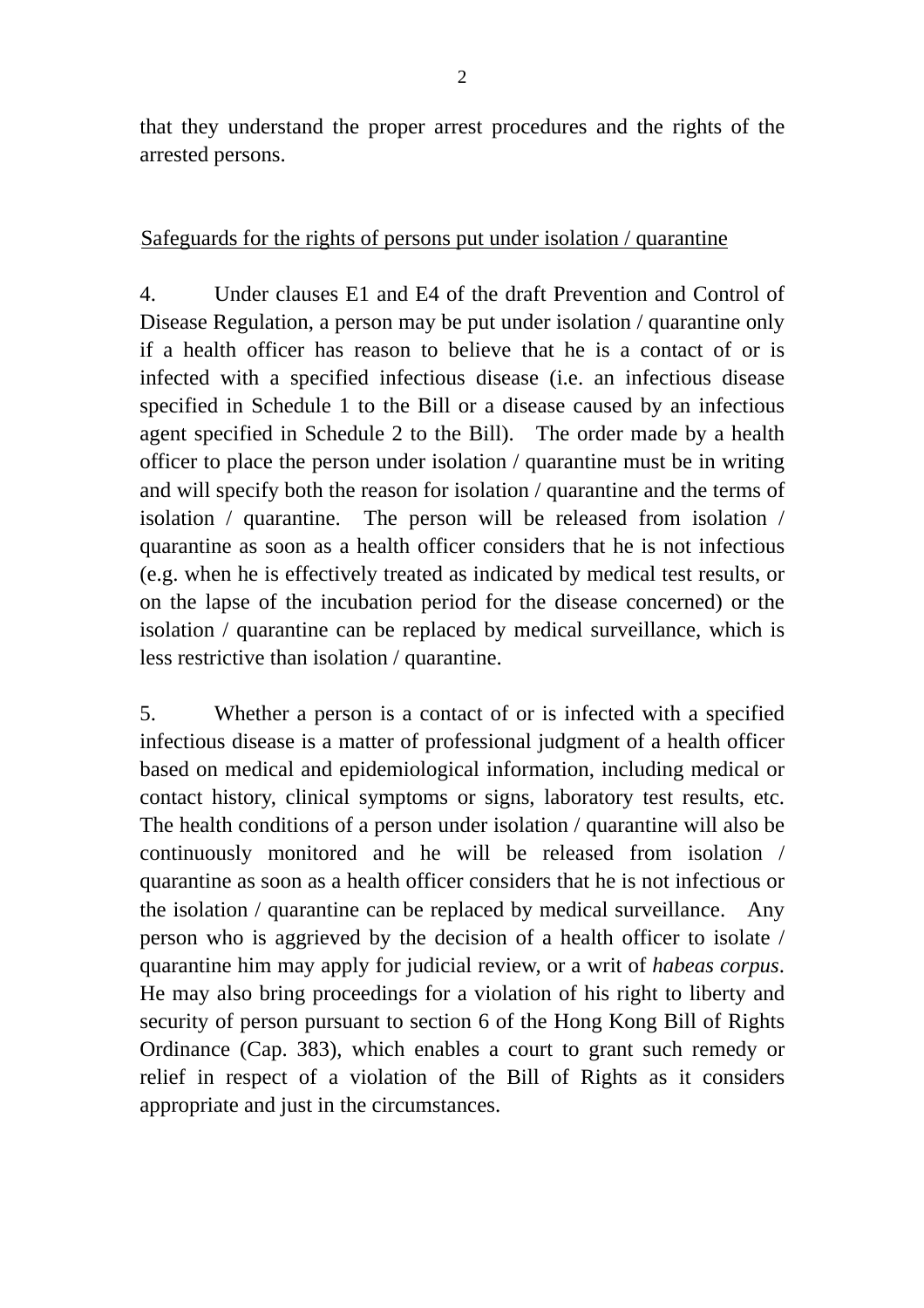Requisition of properties in circumstances other than a public health emergency

6. A Member suggested that the Administration should consider amending the Bill to provide for the power to requisition private properties in an emergency situation which was less serious than a "public health emergency" as defined in clause 8 of the Bill so that the situation could be controlled as quickly as possible.

7. Section 16 of the existing Quarantine and Prevention of Disease Ordinance (Cap. 141) provides that, where on any occasion it appears to the Director of Health necessary for the carrying out of any of the provisions of the Ordinance, he may in writing authorize any health officer to requisition temporarily any vehicle or vessel for such period as in the opinion of the health officer is necessary for the carrying out on that occasion of such provision.

8. Clause 8 of the Bill expands the scope of private properties that can be requisitioned from vehicles and vessels only to any properties. Although not stated explicitly in the Bill, we anticipate that the additional properties that may be requisitioned include vaccines, medicine, personal protective gear, building, etc. Given the implications of requisition on property rights protected under Articles 6 and 105 of the Basic Law, our policy is that we will only exercise the requisition power in a public health emergency as defined under clause 8 of the Bill (the same policy applies to other powers that can be provided under the Public Health Emergency Regulation). Where an emergency situation falls short of a public health emergency, the Government will make use of its existing resources to handle the situation.

### Defining "requisition" in the Bill

9. Since our policy is that the power of requisitioning private properties will only be exercised during a public health emergency as explained in paragraph 8 above, we are of the view that the definition of "requisition" should be best placed in the Public Health Emergency Regulation under which the requisition power will be exercised. However, having regard to Members' request, we will consider providing a definition of the term under clause 8 of the Bill.